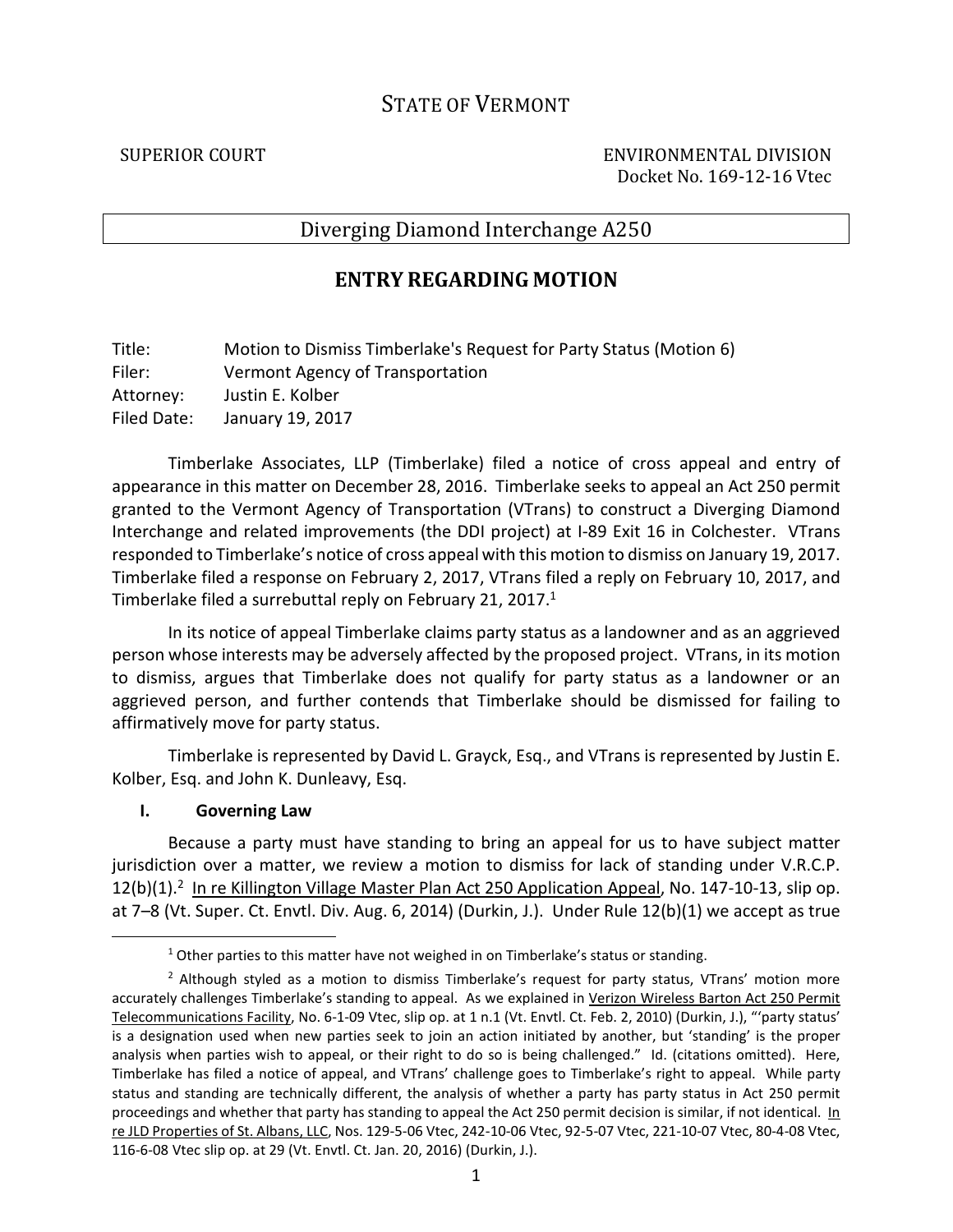all uncontroverted factual allegations and construe them in the light most favorable to the nonmoving party (here, Timberlake). In re Goddard Coll. Conditional Use, No. 175-12-11 Vtec, slip op. at 1 (Vt. Super. Ct. Envtl. Div. July 5, 2012) (Walsh, J.).

Timberlake argues that it has standing to appeal both as a landowner, and as a person whose particularized interest may be affected by the DDI project. We base our decision here on Timberlake's landowner status, and therefore do not reach Timberlake's argument that it also qualifies as a person whose particularized interest may be affected by the DDI project.

#### **II. Whether Timberlake Has Standing as a Landowner**

Timberlake asserts standing as a landowner and therefore a party by right. 10 V.S.A. § 8502(5)(B) (defining "the landowner, if the applicant is not the landowner" as a party by right). Timberlake claims party status as a landowner through the mechanism set out in 10 V.S.A. § 8504(a), which allows "any party by right" to appeal an act or decision of a District Commission to the Environmental Division.

VTrans contends that Timberlake should be dismissed for failing to affirmatively move for party status, and because Timberlake is not a "landowner" for the purposes of the relevant statutes.

### **a. Whether Timberlake Should Have Moved for Status as a Landowner**

VTrans argues that Timberlake's appeal should be dismissed for failure to affirmatively move for party status. To support this argument VTrans points to 10 V.S.A. § 8504(d)(1), which reads:

No aggrieved person may appeal an act or decision that was made by a District Commission unless the person was granted party status by the District Commission pursuant to subdivision  $6085(c)(1)(E)$  of this title, participated in the proceedings before the District Commission, and retained party status at the end of the District Commission proceedings. In addition, the person may only appeal those issues under the criteria with respect to which the person was granted party status.

If a person wishes to appeal the District Commission decision on grounds for which he was not granted party status, an appeal to that party status denial can be brought to the Environmental Division. 10 V.S.A. § 8504(d)(2)(B). This appeal must be made in the form of a "motion filed not later than the deadline for filing a statement of questions on appeal." V.R.E.C.P. 5(d)(2).

The requirements of  $\S$  8504(d) and V.R.E.C.P. 5(d)(2), including the provision that the party must file a motion to appeal the denial of party status, do not apply to a party claiming standing as a landowner.

Section 8504(d)(1) refers specifically to an "aggrieved person," and to party status under § 6085(c)(1)(E). Section 6085(c)(1)(E) gives status in a District Commission proceeding to "any adjoining property owner or other person who has a particularized interest protected by [Act 250] that may be affected by an act or decision by a District Commission." This mirrors the definition of an "aggrieved person," who is a person "who alleges an injury to a particularized interest" caused by the District Commission Act 250 permit decision. 10 V.S.A. § 8502(7).

Landowners are different. In a District Commission proceeding, a "landowner, if the applicant is not the landowner," is given party status under 10 V.S.A. § 6085(c)(1)(B), not § 6085(c)(1)(E). Under 10 V.S.A. § 8504(a), a District Commission decision on an Act 250 permit can be appealed by "a[] person aggrieved by an act or decision of . . . a District Commission . . .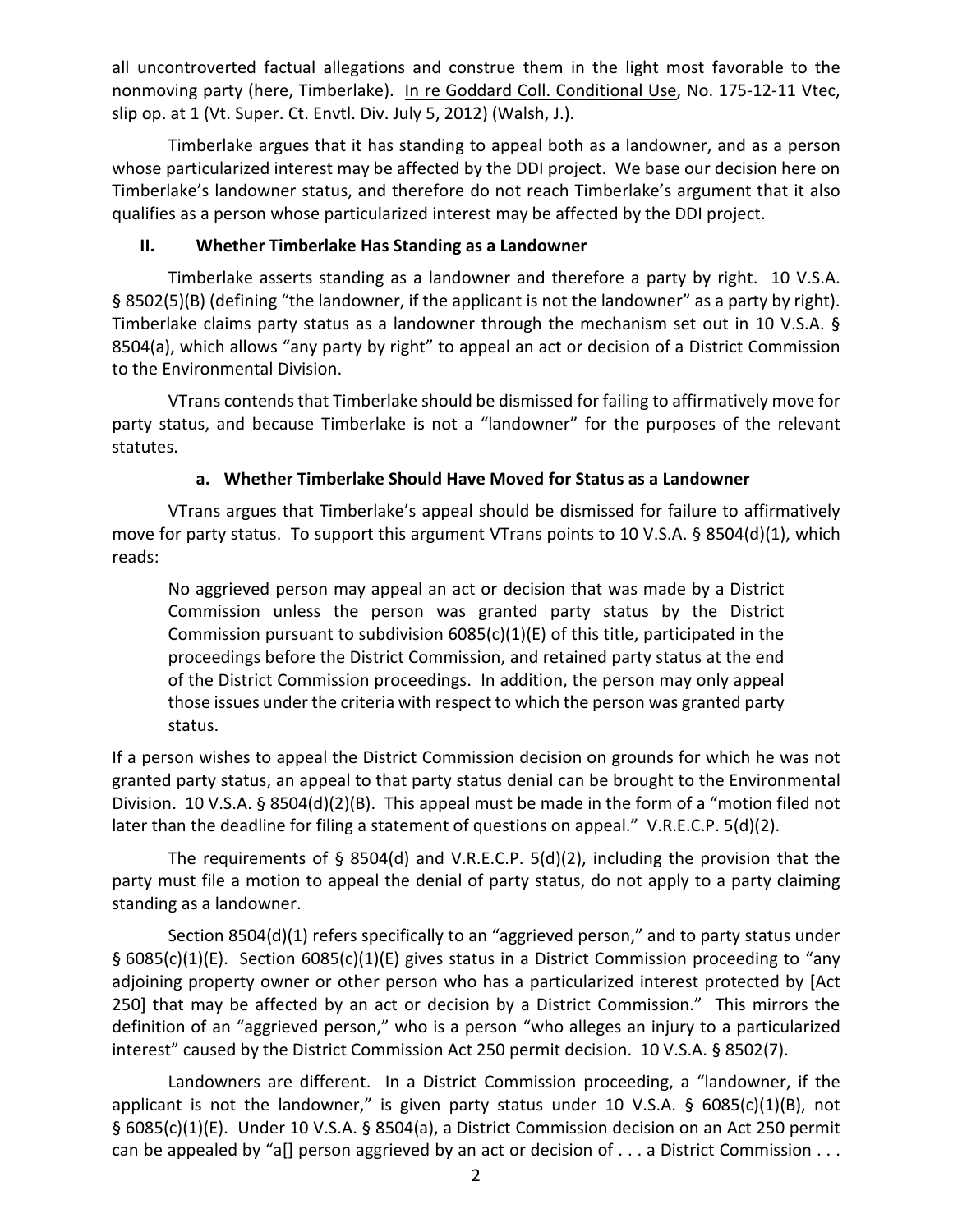or any party by right." The term "party by right" is separate and distinct from an "aggrieved person" in this section. Elsewhere, the definition for "party by right" includes, among others, "the landowner, if the applicant is not the landowner." 10 V.S.A. § 8502(5)(B).

Because an aggrieved person is different from a landowner, and the requirements regarding party status before the District Commission in § 8504(d) refer specifically to aggrieved persons, we conclude that these requirements do not apply to landowners. Even if Timberlake did not participate below or failed to retain status as a landowner at the end of the District Commission hearing, Timberlake would not have to move for party status as a landowner in the proceeding before us.

Because Timberlake was not required to file a motion requesting party status, VTrans' motion to dismiss Timberlake as a landowner for failing to file a motion requesting that status is **DENIED**.

#### **b. Whether Timberlake Has Standing as a Landowner**

VTrans next contends that Timberlake should not be given landowner status because the land in question is to be condemned by the state before construction, and Timberlake will no longer be a landowner once condemnation takes place.

To support its argument, VTrans cites a portion of an Act 250 rule and identical statute which state that when the party filing an application is a state agency "empowered to condemn the involved land or an interest in it, the application need only be signed by that party." Act 250 Rule 10(A); 10 V.S.A. § 6083(f). While this provision makes clear that the owner of land to be condemned need not sign an Act 250 application, it does not appear to have any bearing on whether that landowner can obtain party status as a landowner under 10 V.S.A. § 6085(c)(1)(B).

The parties agree that Timberlake currently owns a part of the land on which the project will be built. While VTrans argues that it is only a small piece, it cites to no legal authority supporting the idea that landowners who own only a small piece of land on which a project will be built do not qualify for status under  $\S$  6085(c)(1)(B). Nor has VTrans offered the Court any authority supporting the proposition that the owner of land that is to be condemned in the future, but has not yet been condemned, does not qualify as a landowner. $3$ 

VTrans' motion to dismiss Timberlake as a landowner is therefore **DENIED**.

### **III. Whether Timberlake Has Standing as an Aggrieved Person Whose Interests May Be Adversely Affected by the Proposed Project**

In addition to claiming standing as a landowner, Timberlake claims standing to appeal as an aggrieved person whose particularized interest may be adversely affected by the DDI project. 10 V.S.A. § 8504(a) ("a[] person aggrieved by an act or decision of . . . a District Commission . . . may appeal to the Environmental Division"); 10 V.S.A. § 8502(7) (defining an "aggrieved person" as "an[] adjoining property owner or other person who has a particularized interest protected by [Act 250] that may be affected by an act or decision by a District Commission"].

.

<sup>&</sup>lt;sup>3</sup> Timberlake points out in its surrebuttal that there is currently no condemnation action against its land. We note only that there is nothing on the record now before us indicating that a condemnation proceeding has been initiated against Timberlake.